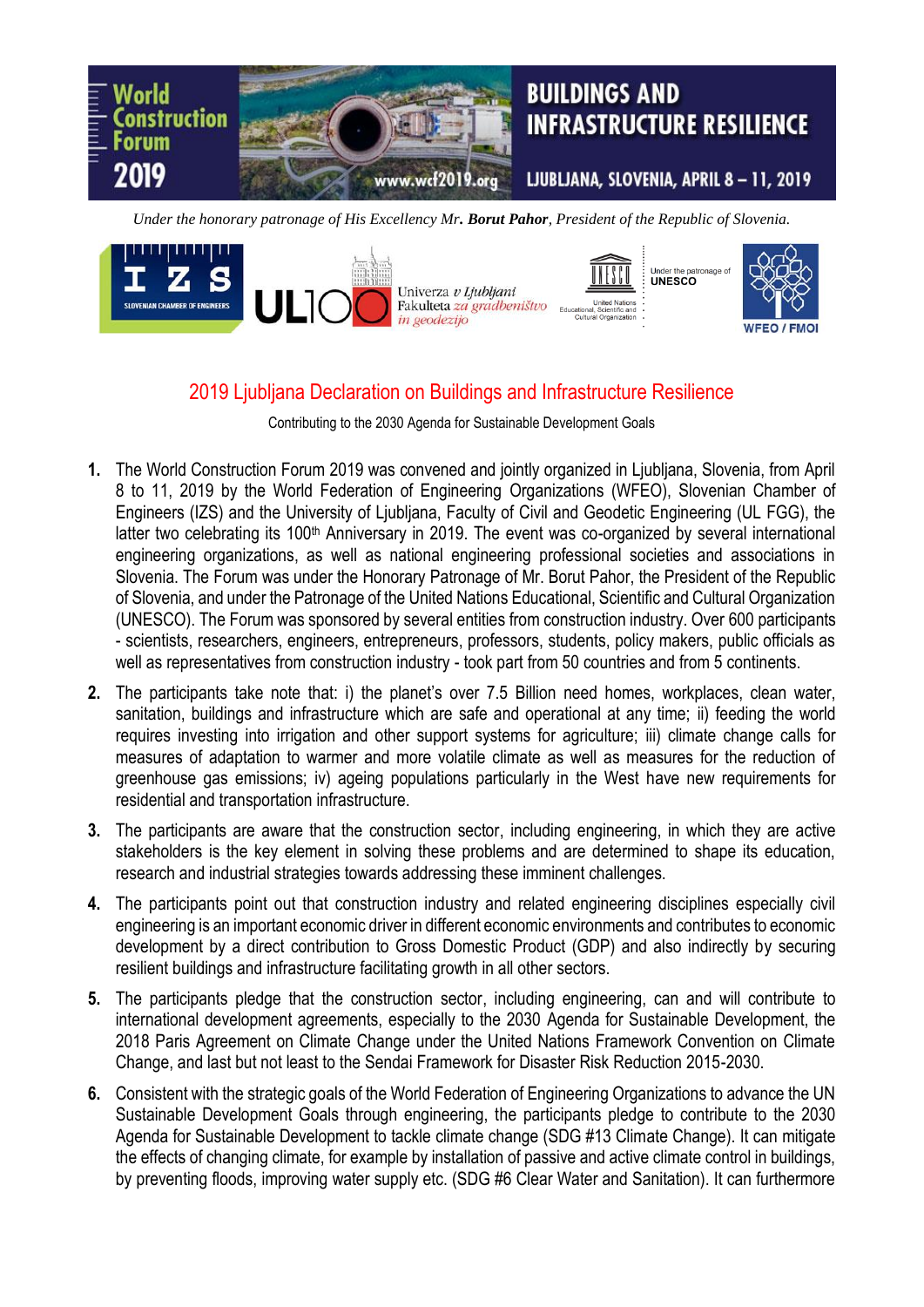contribute to the reduction of CO2 emissions by construction of sustainable energy generation plants (SDG #7 Affordable and Clean Energy), by building sustainable transportation infrastructure (SDG #9 Industry, Innovation and Infrastructure) and by tightly bounding together the structural and energy retrofitting of buildings to support smart cities (SDG #11 Sustainable Cities and Communities). The participants recognize that strong cooperation among diverse stakeholders is needed to achieve these goals. (SDG #17 Partnerships for the Goals).

- **7.** The participants unanimously agreed that the Sustainable Development Goals could be achieved in the long term by treating sustainability and the resilience objectives as a coupled challenge, which requires appropriate understanding, communication and management of natural disaster risks. The engineering sector with an emphasis on civil engineering sector, construction industry, code-writing and civil-protection units as well as policy makers have to cooperate in order to enhance community resilience against adverse natural events, especially for very rare events for which stakeholders cannot develop perception.
- **8.** At WCF 2019, the participants highlighted topics that will influence development of construction sector, including the relevant engineering disciplines, in the decades to come. Fully aware of the vital importance of construction products and infrastructure for the life and work, the WCF 2019 topics focused on societal resilience, specifically on "Buildings and Infrastructure Resilience". Accordingly, the following recommendations were made:

Recommendations on Energy: Electricity consumption in the world is and will be growing, so new renewable and greenhouse-gas neutral electricity production units are and will be needed to cover increasing electricity demand, new electrification, and assure stable electrical grid and energy system operation. We should increase world production of electricity from renewable and environmentally friendly sources, and reduce electricity production from fossil fuels. Questions related to wind, nuclear, water, geothermal, and solar energy, with special emphasis on technical and economic feasibility of energy issues are of great significance to society. The construction engineering needs to develop new design techniques and construction technologies to enhance resilience of all these products and services, i.e. smart power grids in urban areas and generally in the built environment.

Recommendations on Construction 4.0: Technologically the world is entering a new phase of digital revolution that will be characterized by internet of everything, robotics, artificial intelligence, cyber-physical systems, digital twins etc. Construction sector needs to embrace this revolution by combining the material and the digital world into one – with the goal of creating not only high quality, inexpensive and sustainable, but also smart, interconnected and customized construction products for the end user. Education, research, business strategies and public procurement should contribute to this development.

Recommendations on Cultural heritage: Digital solutions in the field of cultural heritage open the wide range of possibilities in holistic approach to development of policy and conservation strategies as well as economic development of countries having rich tangible and intangible cultural heritage. The Directive 2013/37/EU lays down the general principle that documents from libraries, museums and archives shall be re-usable for commercial and non-commercial purposes, and promotes availability in open, machine-readable format together with metadata and the use of open standards. This approach can serve as a good practice example for the rest of world because digitalization can turn world cultural resources into an important pillar of the digital economy. Sustainable preservation and increase the resilience of modern structures and infrastructure has to consider lessons learned from cultural heritage preservation.

Recommendations on Disaster Risk Management & Governance for Resilient Communities: Participants recommend new policies, an adaptation of education and extensive research and development around these specific goals: i) Increasing the community awareness about the risks due to natural and other hazards by introducing concepts of short-term and long-term risk tolerance; ii) Developing and implementing structural design codes and integrated tools for quantitative risk and resilience assessment for variety of natural and other hazards; iii) Developing policies for comprehensive retrofitting and upgrading of the world's built environment with consideration of tolerable community resilience; iv) Providing new insights into the